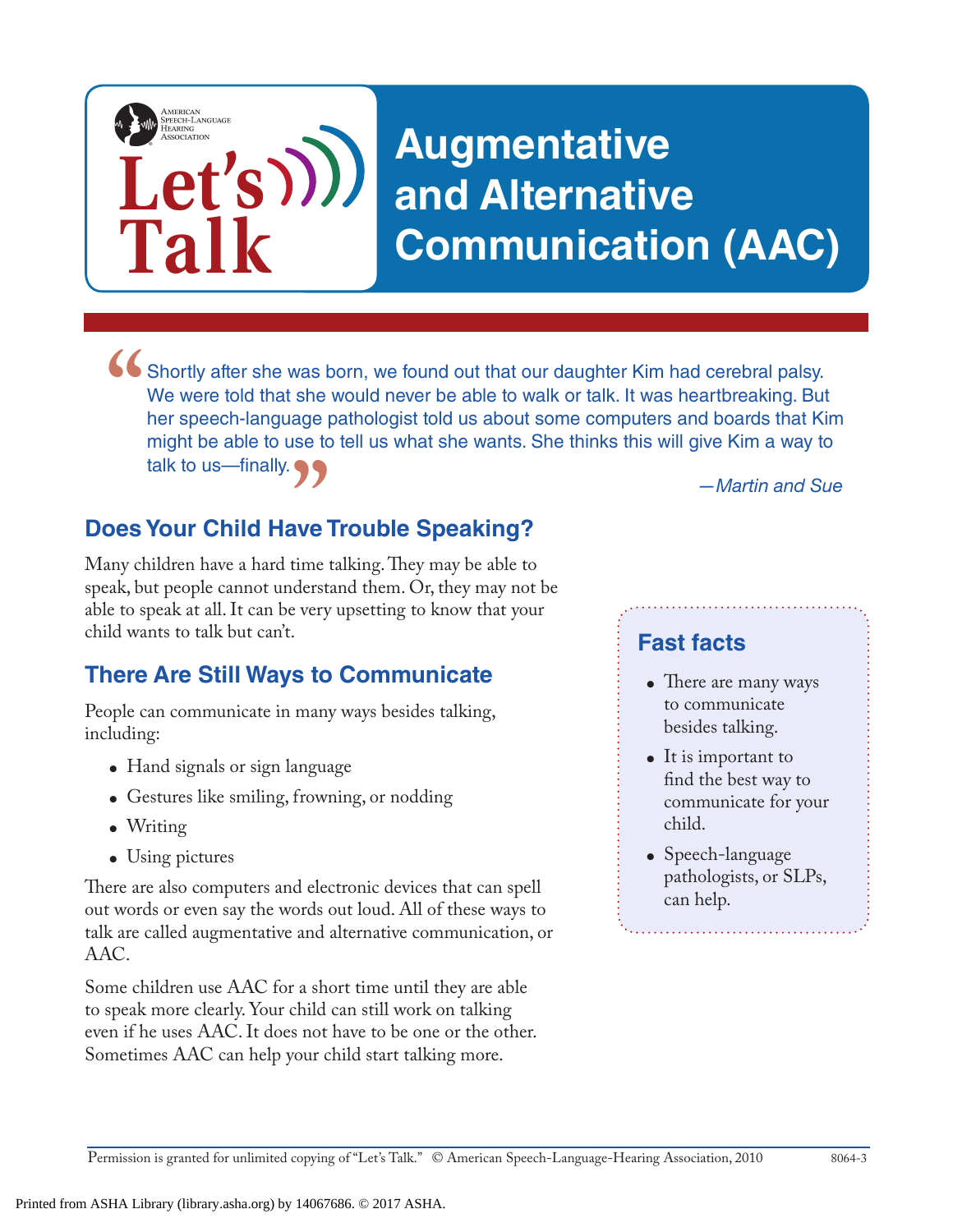

## **Augmentative and Alternative Communication (AAC)**

#### **An Evaluation Helps**

It is important to find a way to communicate that is right for your child. A speech-language pathologist, or SLP, can help.

Your child's SLP may work with other professionals to find out what type of AAC will work best for him. To do that, they need to know how well he can:

- Understand what is said to him
- See pictures or read words
- Move his fingers and hands
- Control other parts of his body

Your child can use AAC even if he can't use his hands to point. He can use other parts of his body, including his eyes. The SLP and other professionals will work with him to learn what part of his body works best.

The SLP also will ask about what you and your child do during the day and what you talk about. It is important to know what your child wants to say with the AAC system.

### **There Are Many Options**

Some AAC systems are simple. These include gestures, sign language, and communication boards. A communication board might have the alphabet on it, so your child can spell out words. A board might have pictures of people, places, or things that she needs to talk about. Some boards already have letters and pictures on them. Or, your SLP may make a board with the words or pictures that you and your child use.

Other AAC systems are more complex. They can be computers or electronic devices. They can store many words and sentences. They may say them out loud or print them for others to read. Your SLP can help figure out what works best for your child.

Often, children will use different devices as they grow and mature.

## **Getting Your AAC System**

Communication boards are not expensive, but some electronic devices are. Your doctor and SLP may have to send information to your insurance company so they will pay for the device. Sometimes you may need to ask other organizations to help pay.

Permission is granted for unlimited copying of "Let's Talk." © American Speech-Language-Hearing Association, 2010 8064-3